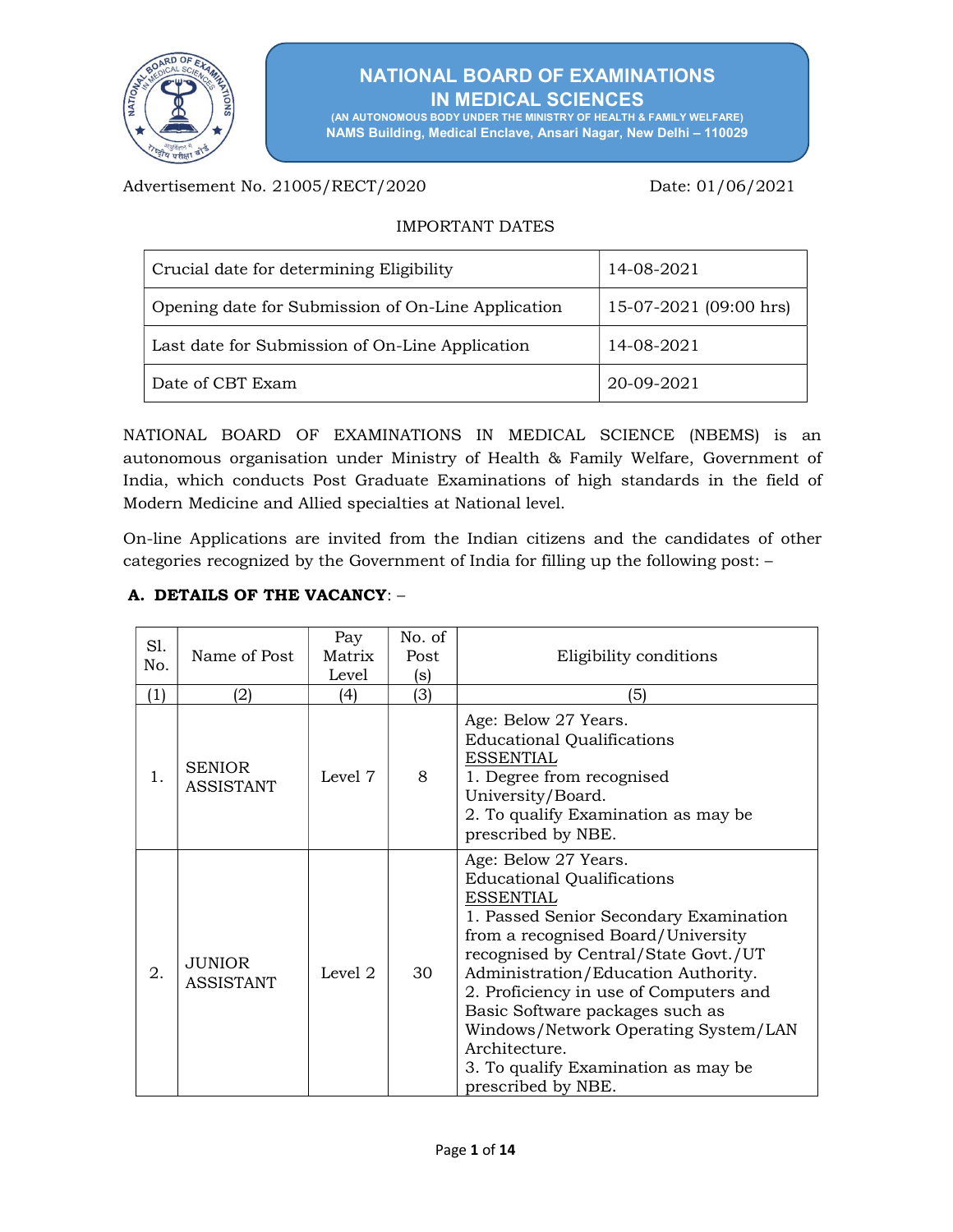| S1.<br>No. | Name of Post                       | Pay<br>Matrix<br>Level | No. of<br>Post<br>(s) | Eligibility conditions                                                                                                                                                                                                                                                                                                                                                                                           |
|------------|------------------------------------|------------------------|-----------------------|------------------------------------------------------------------------------------------------------------------------------------------------------------------------------------------------------------------------------------------------------------------------------------------------------------------------------------------------------------------------------------------------------------------|
| 3.         | <b>JUNIOR</b><br><b>ACCOUNTANT</b> | Level 4                | $\overline{4}$        | Age: Below 27 Years.<br><b>Educational Qualifications</b><br><b>ESSENTIAL</b><br>1. Bachelor Degree with Maths or Statics or<br>a Degree in Commerce from a recognise<br>University.<br>2. To qualify Examination as may be<br>prescribed by NBE.<br>DESIRABLE QUALIFICATION<br>1. Three Years' experience in dealing with<br>Accounts in some Govt. institutions with<br>knowledge of computer based accounting |

Note: –

### a) The number of vacancies may increase/decrease/withdrawn without prior notice.

- b) Vertical reservation for SC/ST/OBC/EWS and Horizontal reservation for PwD/Ex-Serviceman shall be applicable as per extant Government of India orders.
- c) In all, four (4) vacancies are earmarked for Persons with Benchmark Disability (PwD) in the cadre strength of Group of Post, one each for:
	- i) Blindness and low vision;
	- ii) Deaf and hard of hearing;
	- iii) Locomotor disability including cerebral palsy, leprosy cured, dwarfism, acid attach victims and muscular dystrophy;
	- iv) Multiple disabilities from amongst persons under clauses (i) to (iii) including deaf-blindness.

The four (4) vacancies are spread out across the available vacancies as per the 100-point roster chart at points 26, 51, 76 & 101. These have been carried forward from the Recruitment drive held on 2020. In case of nonavailability of suitable person with that benchmark disability or for any other reason, such vacancy shall be carried forward as backlog reserved vacancy to the subsequent year as per Government instructions.

Since the persons with benchmark disabilities have to be placed in the appropriate category viz. SC/ST/OBC/UR in the roster meant of reservation while filling the application form for the post(s), all applicants applying in this category are required to indicate whether they belong to SC/ST/OBC/UR as the case may be.

d) Only such persons would be eligible for reservation under physically handicapped (P.H.) quota who suffer from not less than 40% (forty percent) of relevant disability. Applicants claiming benefit of reservation under physically handicapped quota will be required to submit a Disability Certificate issued by the Competent Authority as per relevant rules as and when asked by the selecting authority. No person shall be recruited to the establishment unless he/she is in good mental and bodily health and free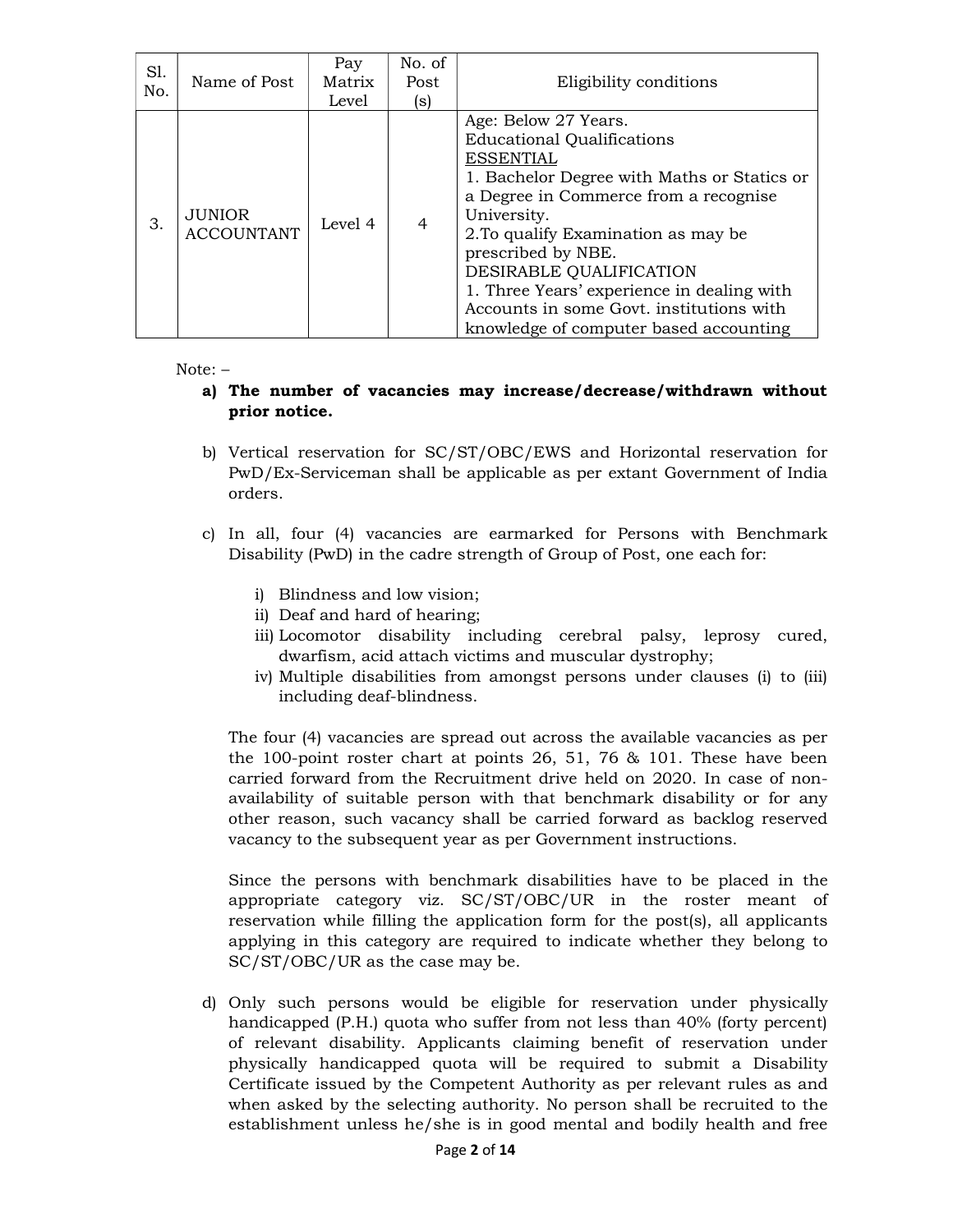from any physical defect likely to interfere with the efficient performance of his official duties. A candidate recruited directly and approved finally for appointment to the establishment shall be required to produce a medical certificate of physical fitness issued from whom the appointing authority specifies.

- e) It is important to note that only such candidates shall be considered for selection who participates in all the stages of the examination including Computer Knowledge/Skill Test and no exemption shall be granted to any candidate including that of P.H. Category from appearing in any stage of the examination for reasons whatsoever. No examination material shall be provided in Braille Script.
- f) Facility of Scribe or extra time shall only be permitted to P.W.D. Candidates upon request. The candidates have to arrange Scribe at their own end and ensure that qualification of the scribe should not be more than the minimum qualification criteria of the examination. Candidates shall have to participate in each and every stage of examination whenever called for, failing which, he/she may get disqualified from the recruitment examination.

(Refer OM No. 34-02/2015-DD-III dated 29.08.2018 issued by Department of Empowerment of Persons with Disabilities, Min. of Social Justice and Empowerment, Govt. of India and OM no. 36035/02/2017-Estt (Res) dated 25.03.2019 issued by DoPT, Govt. of India)

| Sl. | Name of Post                       | Pay Matrix | No. of    |    |           | <b>RESERVATION</b> |     |
|-----|------------------------------------|------------|-----------|----|-----------|--------------------|-----|
| No. |                                    | Level      | Vacancies | UR | <b>SC</b> | <b>ST</b>          | OBC |
|     | <b>SENIOR</b><br><b>ASSISTANT</b>  | 7          |           | 3  |           | NIL                |     |
| 2.  | <b>JUNIOR</b><br><b>ASSISTANT</b>  |            | 30        | 5  | 6         | 3                  | 16  |
| 3.  | <b>JUNIOR</b><br><b>ACCOUNTANT</b> |            |           | 2  |           | NIL                |     |

### Category-wise bifurcation of Posts: –

- **B. ESSENTIAL EDUCATIONAL QUALIFICATION:** The applicant must possess essential educational qualification/Computer Qualifications for the posts as prescribed in column 5 of the table at para A, as on the closing date of submission of the on-line application form.
- **C. AGE LIMITS:**  $A$  candidate for Direct Recruitment must have attained the minimum age of 18 years and must not have attained the age of more than 27 years as on the closing date of submission of On-Line Application form.
	- i)  $AGE RELAXATION The upper age limit shall be relaxed to be a per extant$ Government of India orders, as under: –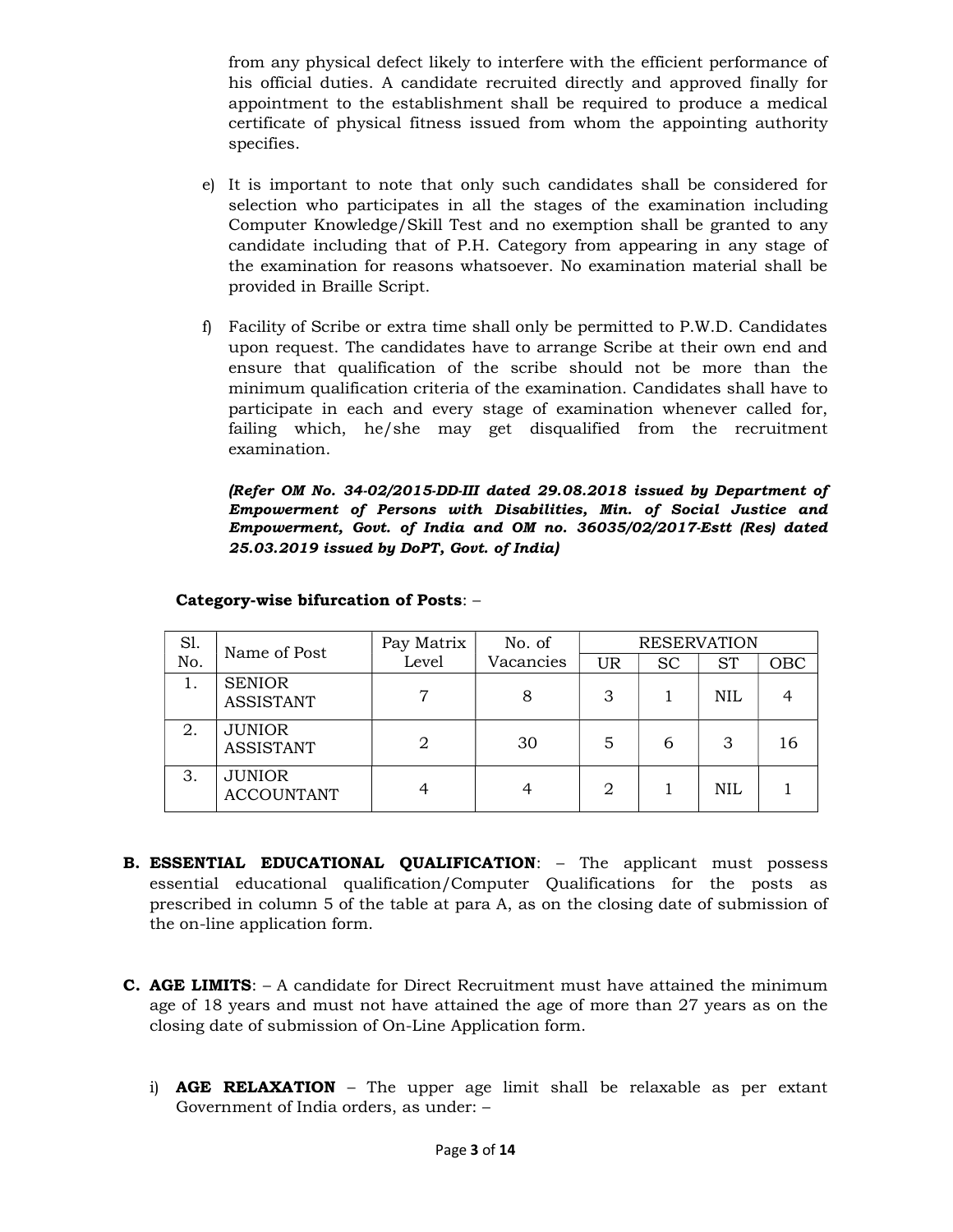| Sr. NO.        | Category                                                                                                                                                                   | Age-relaxation permissible<br>beyond upper age limit                                                       |
|----------------|----------------------------------------------------------------------------------------------------------------------------------------------------------------------------|------------------------------------------------------------------------------------------------------------|
| $\mathbf{1}$   | SC/ST                                                                                                                                                                      | 5 Years                                                                                                    |
| $\overline{2}$ | OBC                                                                                                                                                                        | 3 Years                                                                                                    |
| 3              | PWD (UR)                                                                                                                                                                   | 10 Years                                                                                                   |
| 4              | PwD (OBC)                                                                                                                                                                  | 13 Years                                                                                                   |
| 5              | $PwD$ (SC/ST)                                                                                                                                                              | 15 Years                                                                                                   |
| 6              | Ex-Servicemen (ESM)                                                                                                                                                        | 3 years after deduction of the<br>military service rendered from the<br>actual age as on the closing date. |
| 7              | Defence Personnel disabled in<br>operation during hostilities with<br>any foreign country or in a<br>disturbed area and released as a<br>consequence thereof               | 3 years                                                                                                    |
| 8              | Defence Personnel disabled in<br>operation during hostilities with<br>any foreign country or in a<br>disturbed area and released as a<br>consequence thereof (SC/ST)       | 8 years                                                                                                    |
| 9              | Central Govt. Civilian Employees<br>who have rendered not less than<br>3 years regular and continuous<br>service as on closing date for<br>receipt of application.         | Up to 40 years of age                                                                                      |
| 10             | Central Govt. Civilian Employees<br>(SC/ST) who have rendered not<br>less than 3 years regular and<br>continuous service as on closing<br>date for receipt of application. | Up to 45 years of age                                                                                      |
| 11             | Widows/ Divorced Women/<br>Women judicially separated and<br>who are not remarried.                                                                                        | Up to 35 years of age                                                                                      |
| 12             | Widows/ Divorced Women/<br>Women judicially separated and<br>who are not remarried (SC/ST)                                                                                 | Up to 40 years of age                                                                                      |

### D. SELECTION PROCEDURE: –

There will be two stages of examination: –

Stage-I– The Stage-I Examination shall be Computer Based Test (CBT) comprising of 200 Questions with maximum marks as 200. The duration of the objective type test shall be of 180 Minutes (Three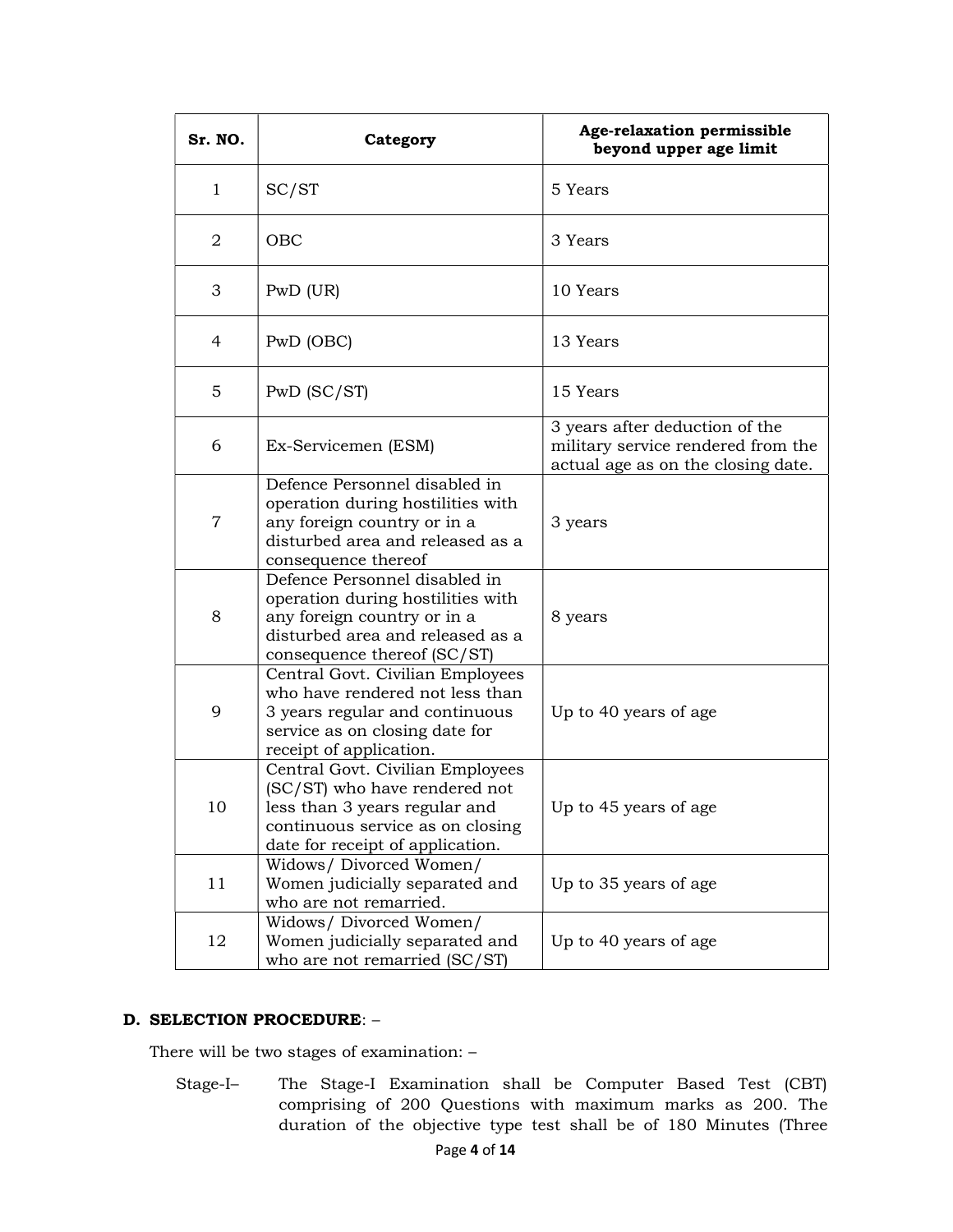hour). There will be Negative marking of 0.25 for each wrong answer in CBT. The minimum qualifying marks will be 40% for SC/ST and 50% for others.

| Post             | Level of Paper                                  |
|------------------|-------------------------------------------------|
| Junior Assistant | $10 + 2$ level paper                            |
| Senior Assistant | Graduate level common paper                     |
|                  | Junior Accountant   Graduate level common paper |

Stage I – Computer Based Test (CBT): –

Stage-II– The Stage-II Examination (Computer Knowledge/Skill Test) shall be of 100 marks and the time duration shall be 75 minutes. Candidates shall be provided a text in English of approximately 500 words which they shall be required to reproduce on the computer in the same format within 15 minutes for adjudging performance of the candidate on computer.

> Five candidates against every vacancy, in each category in order of merit prepared on the basis of CBT (Stage-I) shall be called to participate in Computer Knowledge/Skill Test i.e. Stage-II. The Computer Knowledge/Skill Test will include Data Entry, Word Processing and Computer Operation etc. The minimum marks to be obtained in Stage-II for being eligible for final selection shall be 40% for SC/ST candidates and 50% for other candidates.

> Schedule of Computer Knowledge/Skill Test shall be uploaded on the website www.natboard.edu.in in due course of the process.

| Post              | Level of Paper            |
|-------------------|---------------------------|
| Junior Assistant  | Approved level skill test |
| Senior Assistant  | - do -                    |
| Junior Accountant | - do -                    |

Stage I – Computer Knowledge/Skill Test: –

No interview shall be held for selection.

Syllabus for written examination (Stage-I) shall be as follows: –

| Section name                     | Marks per item | No. of items |
|----------------------------------|----------------|--------------|
| General Intelligence & Reasoning |                | 50           |
| General Awareness                |                | 50           |
| Quantitative aptitude            |                | 50           |
| English Comprehension:           |                | 50           |
| Total                            |                |              |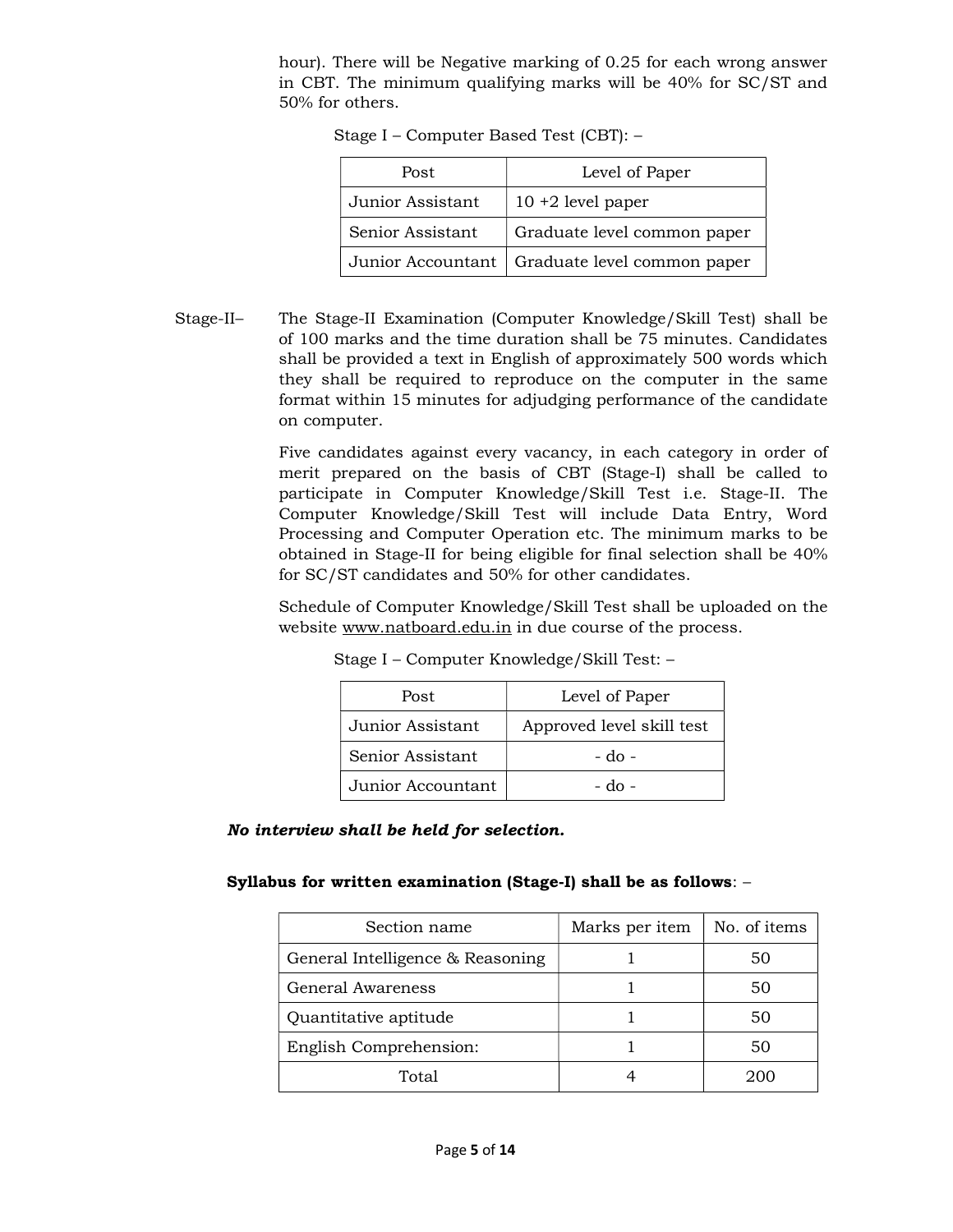The level of the paper will be consistent with the educational qualification prescribed for examination. The question paper will be in both English and Hindi languages. It is mandatory for the candidates to appear in both the stages of Examinations. The NBEMS Selection Committee has discretion to fix minimum qualifying marks in any or all parts of papers for CBT (Stage-I) and Computer Knowledge/Skill Test (Stage-II). Decision of the NBEMS Selection Committee shall be final in this regard. A link for sample questions paper is provided below to enable the candidates to familiarise themselves with the exam.

**Mock Link :-** https://g21.digialm.com:443//OnlineAssessment/index.html?1815@@M17

**Duration** of Test:  $-180$  Minutes

#### E. FINAL MERIT LIST: –

Final merit list for the posts shall be prepared on the basis of total marks obtained by the candidates in the CBT (Stage-I) and Computer Knowledge/Skill Test (Stage-II) which will determine their position. If two or more candidates secure equal marks, the candidate older in age shall be placed above. The Merit List/ Select list shall hold good for the period of one year or until the next selection whichever is earlier.

#### F. GENERAL INSTRUCTIONS: –

- i) NBEMS reserves right to alter the number of vacancies, modify examination process and fixing the minimum cut off marks without assigning any reasons thereof. Vacancies calculated and indicated in advertisement are subject to change. Instructions are to be complied with strictly by the candidates in the examination.
- ii) NBEMS decision shall be final in all matters relating to eligibility, acceptance or rejection of the applications, penalty for false information, mode of examination process, allotment of examination centers, selection and allotment of posts etc.
- iii) The result of examination shall be displayed only on the website www.natboard.edu.in and information with regard to the next stage of examination shall be made available on the website. Candidates are advised to go through the NBEMS website regularly for latest updated information.
- iv) In case it is detected at any stage of recruitment that the candidates don't fulfil the eligibility norms and/or that they have suppressed/twisted or truncated any material facts, their candidature shall stand cancelled without giving any reasons and notice to the candidate. If any of these shortcomings is detected even after appointment, their services shall be liable to be terminated and he/she shall be liable for criminal proceedings.
- v) The character of a person for direct recruitment to the service must be such as to render him/her suitable in all respect for appointment to the service. Persons dismissed by the Union Government or by a State Government or by a Local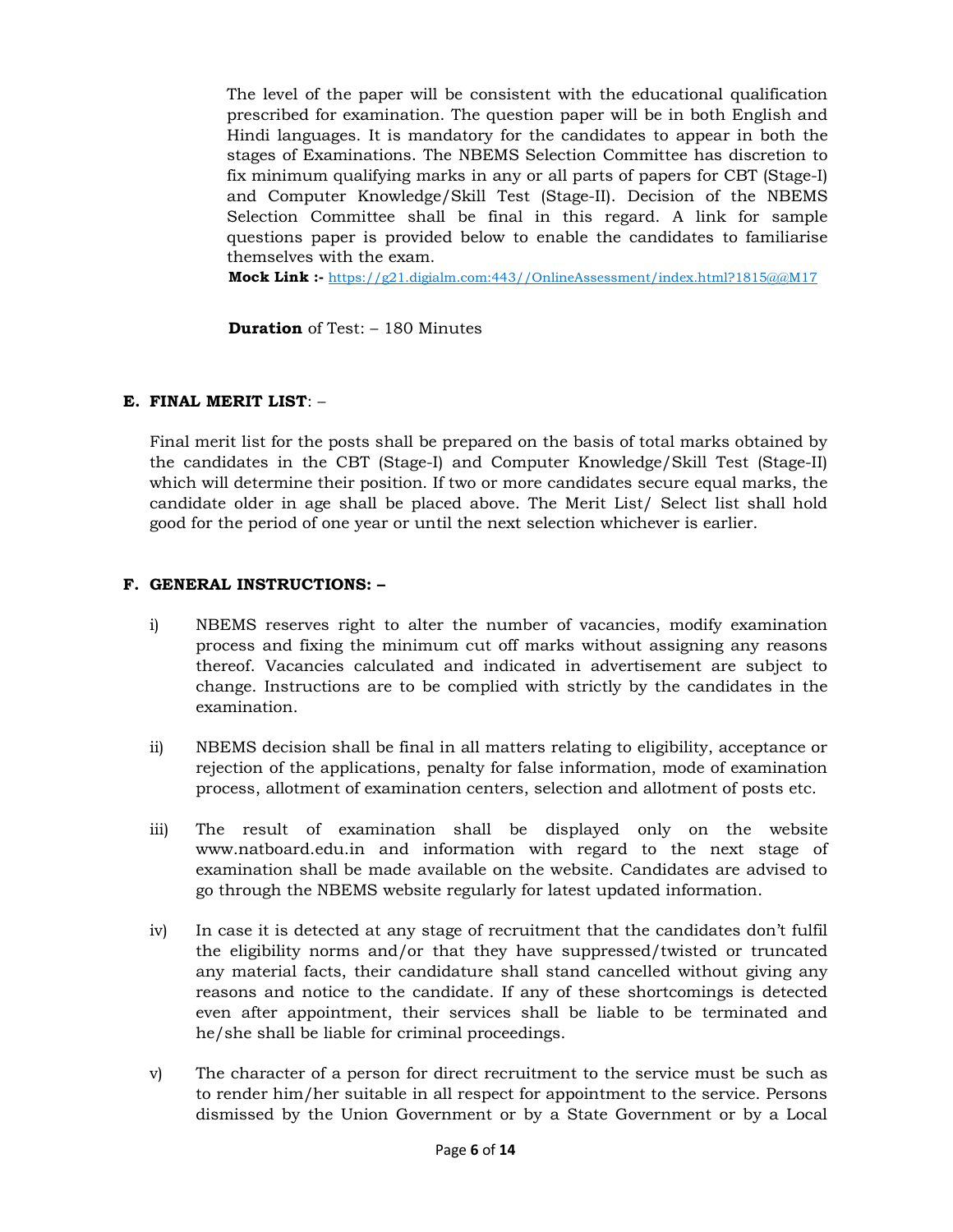Authority or a Government Corporation owned or controlled by the Central Government or state Government will be deemed to be ineligible for the appointment.

- vi) No person shall be recruited to the establishment unless he/she is in good mental and bodily health and free from any physical defect likely to interfere with the efficient performance of his official duties. Before a candidate recruited directly is finally approved for appointment to the establishment he shall be required undergo medical examination and to produce a medical certificate of physical fitness from whom the NBEMS specifies.
- vii) No recommendation for selection either written or oral other than those required will be taken into consideration. Any attempt on the part of a candidate to enlist support directly or indirectly for his candidature by other means will disqualify him for appointment.
- viii) The candidates are required to fill in the online application form with correct and complete information carefully. If any incomplete or false information is given, then the candidate will be responsible for the same and on the basis of false and incomplete information, the application form shall be rejected at any stage of the selection without giving any reasons/notice. On furnishing any false certificates or indicating wrong category/subcategory regarding caste in the application form or in case of any other default, the NBEMS shall reject the candidature at any stage of the selection and shall take all necessary action.
- ix) All the candidates who are already employed in Central/State Government/Public Sector Undertakings Service or in any Central/State Government undertaking or in any type of other organization established and governed by the Central/State Government, should apply sending their application through proper channel and shall have to produce NOC as and when called for failing which his/her selection shall be cancelled.
- x) A Male candidate who has more than one wife living or a female candidate who has married a person having a wife living shall not be eligible for recruitment to the establishment. Provided that the appointing authority may, if satisfied that there are any special grounds for doing so, exempt any person from the operation of this rule.
- xi) The candidates shall produce certificates, issued by competent authority, in the support of claiming reservation, categories and caste on prescribed proforma as per rules applicable thereto. The candidates belonging to Ex-Servicemen (E.S.M.) category have to submit his/her certificate mentioned thereon date of enrolment/appointment in service and date of retirement/discharge from the service. The Ex- Servicemen (E.S.M.) candidate will also have to give undertaking to the effect that he has not availed the benefits of reservation provided under Ex-Servicemen (E.S.M.) category for any post established and run by the Central/State Government. Physically challenged candidates shall have to submit certificate issued by the Competent authority/Board indicating physical disability not less than 40%.
- xii) Information uploaded on the website shall not be provided to the candidate under R.T.I. Act, 2005. The uploaded information on the website shall be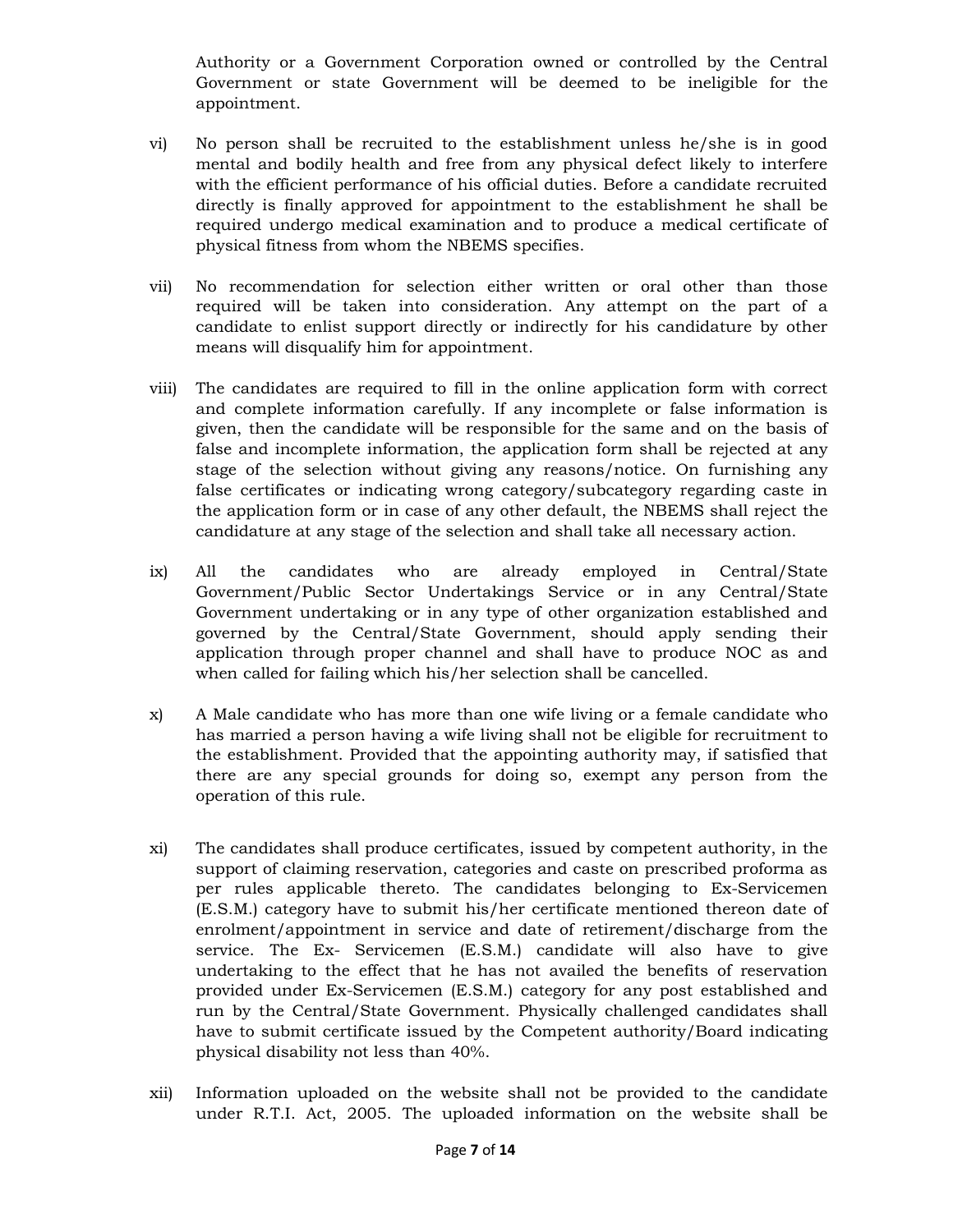remained for a specific period. Therefore, the candidates are advised to download the uploaded information and keep up with them for future. In due course of recruitment examination, in midway of process neither any application under Right To Information Act, 2005 shall be entertained nor information shall be provided. Factual information under R.T.I., Act shall be provided only after declaration of final result. Reply of inferential (speculative) question shall not be provided.

- xiii) It is to be noted that if a candidate has been allowed to appear in the test, it does not imply that the candidate's eligibility has been verified. It does not vest any right with a candidate for appointment. The eligibility shall be finally verified by the concerned Recruiting Agency/Appointing Authority. The candidate should satisfy his/her eligibility before applying and shall be personally responsible in case he/she is not eligible to apply as per the given eligibility criteria on the last date for submission of application form.
- xiv) Furnishing of false, wrong or inaccurate information may lead to cancellation of the test result, forfeiture of the certificate and even prosecution in appropriate cases.
- xv) Marks scored by all the candidates appeared in the recruitment examination along with category wise/sub-category wise cut off marks shall be uploaded on the official website of NBEMS after the declaration of final result in due course of time. No application under Right to Information Act with regard to marks scored by the candidates as well as category/Sub-category wise final cut-off marks shall be entertained as the same shall be made available on the official website, by NBEMS, in due course of time after declaration of final result.
- xvi) Mobile phones, pagers, Bluetooth or any other communication devices are not allowed inside the premises where the examination is being conducted. Any infringement of these instructions shall entail disciplinary action including ban from future examinations.
- xvii) Canvassing in any form and use of unfair means during the examinations will disqualify the candidature of the applicant.
- xviii) Selection of the candidates shall be purely on merit base in transparent way. Beware of touts, who promise to get selected candidate on illegal consideration.

### G. IMPORTANT INSTRUCTIONS FOR THE CANDIDATES: –

- i) Candidates admission in examination is purely provisional
- ii) The candidate must retain his/her Confirmation Page for record and future reference.
- iii) The candidate should mention their own mobile number and valid E-Mail id while submitting their on-line application as the examination alerts/SMS will be sent to the candidates on their registered mobile number and E-Mail Id.
- iv) Applications will be accepted only when fee is deposited in the Bank upto prescribed last date for fee submission. If the fee is deposited in Bank after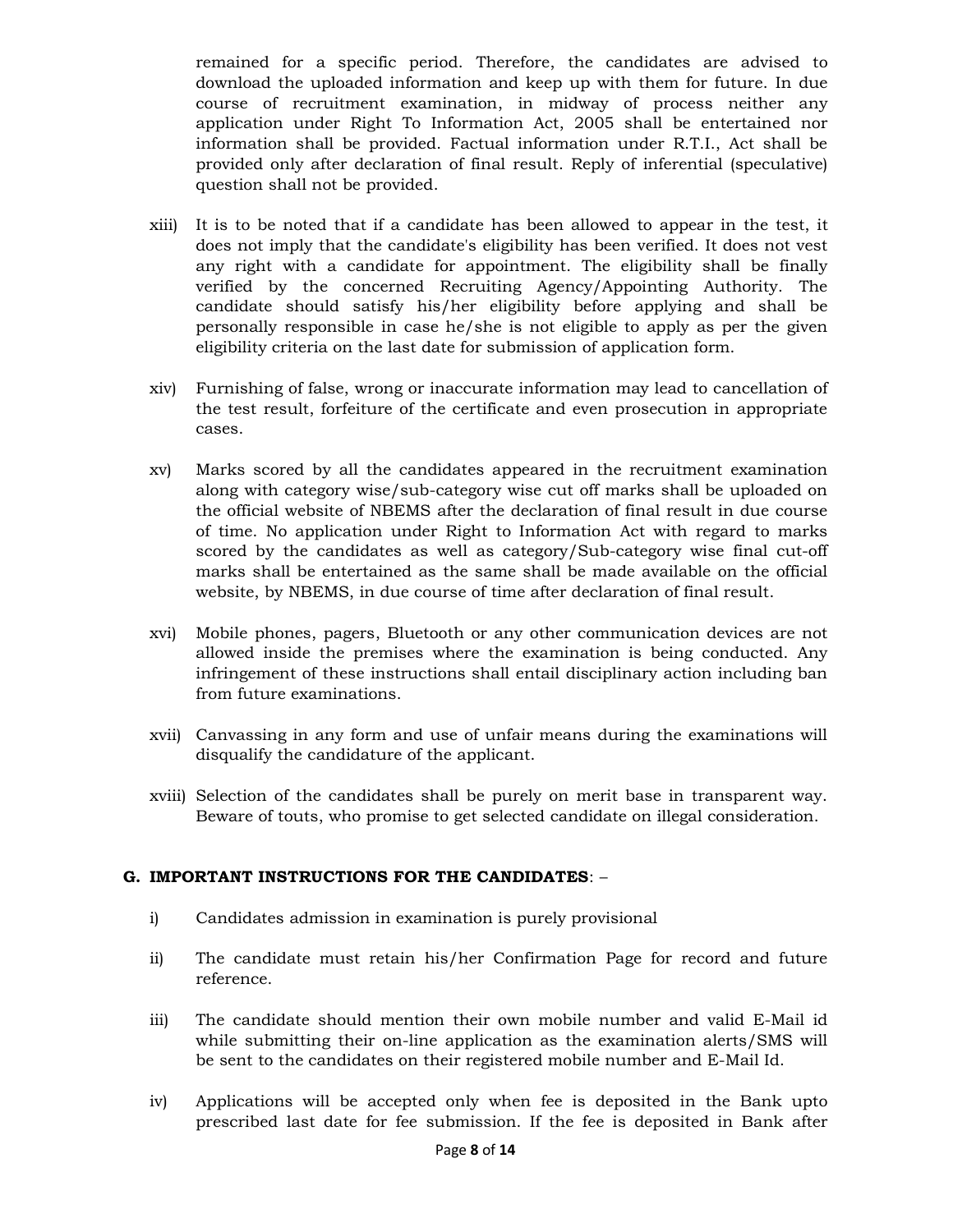prescribed last date for fee submission, the candidature of the candidate will be rejected on the ground of non-payment of examination fee. Fee once deposited in the Bank will not be refunded to the candidate in any condition and it shall not be adjusted in any way.

- v) No hard copies of certificates/mark sheets are required to be submitted along with 'On-line application forms'. Candidates shall have to produce all required documents pertaining to eligibility for verification as and when called for by the NBEMS failing which he/she shall be disqualified.
- vi) A candidate will have to apply on prescribed application form and has to pay fee as given in Examination Fee table at Para 'H'. The candidate is required to deposit the prescribed fee through online mode.
- vii) The Confirmation Page is not required to be sent. However, candidates must keep print out of Confirmation Page, on-line Application Form, E-Admit Card and at least 05 coloured passport size photograph identical with the photograph uploaded in On-line Application Form.
- viii) In case of multiple applications submitted by the candidates, the last applications correct in all respect shall be accepted and fee deposited with be forfeited.
- ix) Candidates declared successful in CBT (objective type) Stage-I shall be called for Computer Knowledge/Skill Test (Stage-II).
- x) Candidates appearing in the examination shall not be entitled for any T.A./ D.A.
- xi) NBEMS shall not be responsible for any loss/ injury caused to the candidates in course of appearing in the examination.
- xii) Candidate should mention his/her name, father name and Date of Birth in the Application Form as per the High School Examination Certificate or Equivalent Examination Certificate. No subsequent request for its change will be considered or granted. Candidates are advised to upload clear and identifiable photograph as well as legible signature in the provided space in on-line application form for good quality of scanning in view to avoid hardships during the examination.
- xiii) Candidates are required to keep with them at least one identity proof (Photo-Identity Card viz U.I.D., Identity-card issued by Govt., Voter I.D. Card, Driving License, Passport, PAN Card, Bank's Passbook copy with photograph thereon) and shall produce the same on demand at the time of examination at center.
- xiv) The venue, date and time of the examination/test along with Roll Number will be intimated through E-Admit cards.
- xv) Candidates are advised to go through the official website of NBEMS www.natboard.edu.in regularly.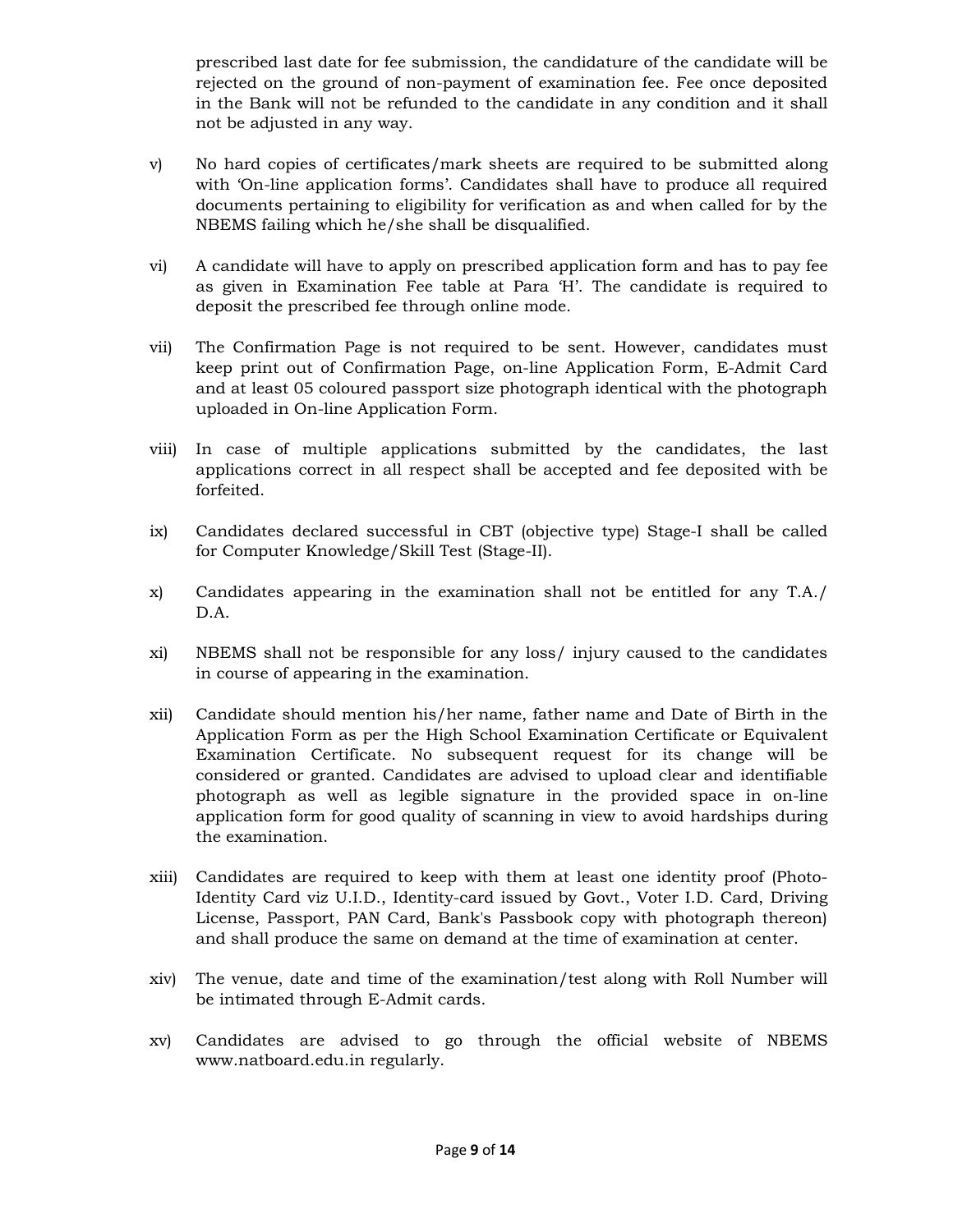- xvi) The Candidate is required to go through the 'General Instructions', 'Important Instructions', 'Important Notes' and 'How to Apply' etc. before filling the on-line Application Form.
- xvii) The Candidates applying for the examination should ensure that they fulfil all the eligibility conditions for admission to the examination. Their admission at all the stages of the examination will be purely provisional subject to satisfying the prescribed eligibility conditions.
- xviii) Candidate must give details if any criminal proceeding has been initiated or F.I.R lodged against him. Concealment of facts will disqualify and entails cancellation of candidature.

### H. Examination Fee: –

Candidates should pay the following fee (Non-refundable):

| Category        | Fee           |
|-----------------|---------------|
| UR/OBC          | 1500 + 18%GST |
| SC/ST/PwD/Women | NIL           |

Bank Process & Service Taxes will be charged extra by the Bank.

For Mode of Payment of fee see "How to apply" section.

- I. DATE, TIME AND VENUE OF EXAMINATION:- Date, time and venue of examination shall be intimated to the candidates through Notice uploaded on the official website in due course of recruitment process as well as E-Admit Cards which can be downloaded from the website (www.natboard.edu.in).
- **J. ADMIT CARD:** The candidates may download/print their admit cards from the website www.natboard.edu.in and appear for the examination at the given Centre. In case of any discrepancy in the particulars of the candidate or his/her photograph and signature shown in the admit card and confirmation page the candidate may immediately contact the helpline for necessary correction.
- **K. CHARACTER:** The character of a person for direct recruitment to the service must be such as to render him suitable in all respect for appointment to the service. It will be the duty of the candidate to satisfy himself on this point. Note - Persons dismissed by the Union Government or by a State Government or by a Local Authority or a Government Corporation owned or controlled by the Central Government or State Government will be deemed to be ineligible for the appointment under these rules.
- L. MARITAL STATUS: A male candidate who has more than one wife living or a female candidate who has married a person already having a wife living shall not be eligible for recruitment to the establishment. Provided that the appointing authority may, if satisfied that there are any special grounds for doing so, exempt any person from the operation of this rule.
- M. PHYSICAL FITNESS: No person shall be recruited to the establishment unless he/she be in good mental and bodily health and free from any physical defect, likely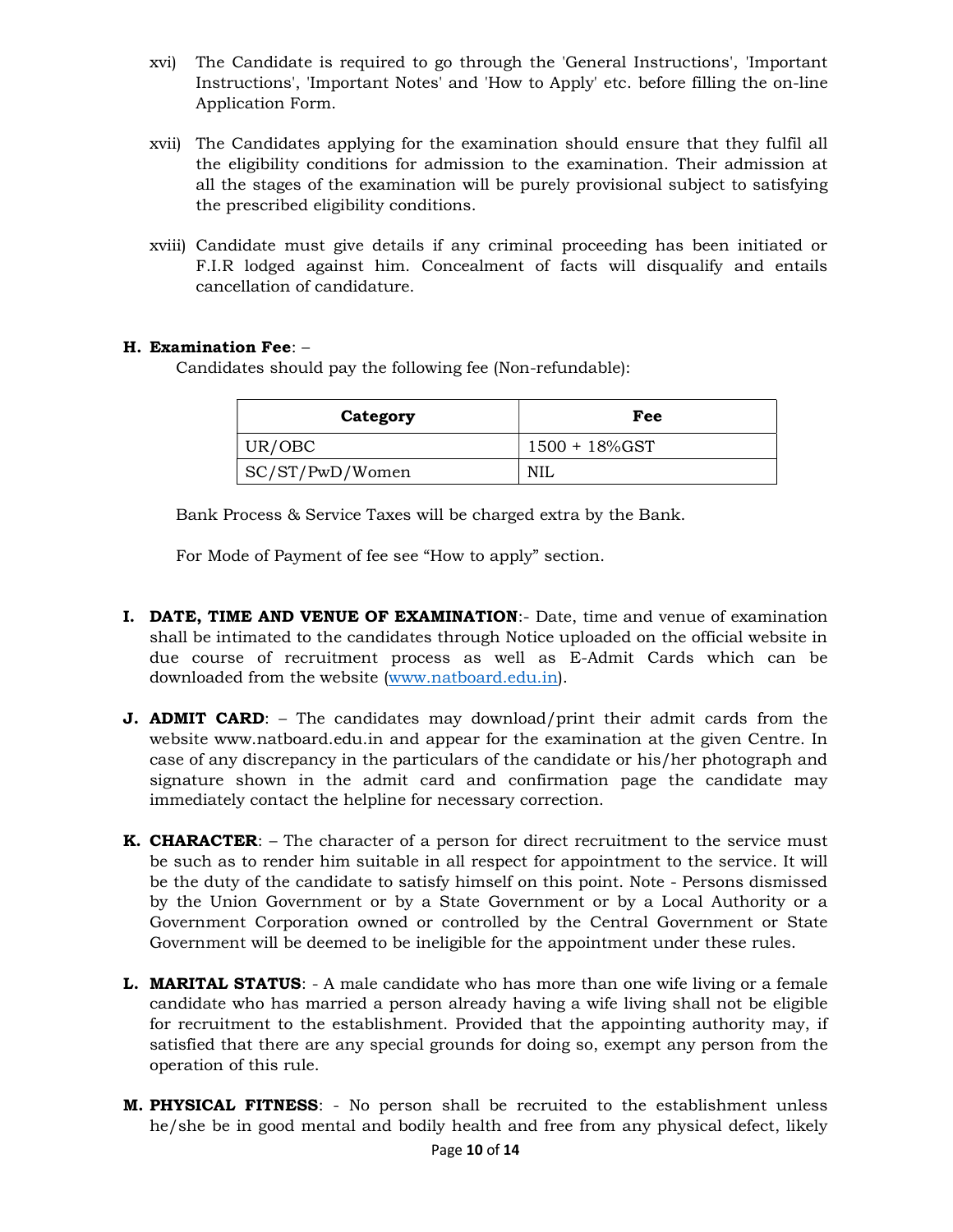to interfere with the efficient performance of his/her official duties. Before a candidate recruited directly is finally approved for appointment to the establishment and he shall be required to produce a medical certificate of physical fitness.

### N. LANGUAGE OF THE QUESTION PAPER:

The medium of question paper shall be English and Hindi for the CBT (Stage-I) only.

### O. HOW TO APPLY/ FEE DEPOSIT PROCEDURE: –

- i) A candidate will have to apply online only through the link available on the website www.natboard.edu.in on 15<sup>th</sup> July 2021. Candidates must go through the instructions mentioned below before filling up the on-line application form and also the General Instructions uploaded along with advertisement.
- ii) To avoid any kind of inconvenience or last-minute rush or unforeseen difficulties, candidates are advised to submit on-line application without waiting for the last date.
- iii) The candidates will take print out of filled Form and keep a print-out of the same for future reference. He/she shall be required to produce the print-out of the application form with attested copies of documents in support of qualification and claim to caste categories etc. at the time of documents verification or as and when asked. Failure of producing these qualifying documents at the time of documents verification in original will result in automatic rejection of candidature. No request for withdrawal of candidature after submission of on-line application form will be entertained under any circumstances.

### P. INSTRUCTIONS FOR FILLING UP ON-LINE APPLICATION FORM: –

- i) Candidates applying are required to apply online ONLY through the link available in the official website www.natboard.edu.in. Application will NOT be accepted by any other mode.
- ii) Before the filling of the Online Application, for convenience, the Candidate should have scanned images of following documents in CD/DVD/Pen drive with file size of 80KB (maximum) for Photograph and 50KB (maximum) for Signature in JPG/JPEG format only.
- iii) **Mandatory**: (a) Recent Coloured Photograph (b) Signature of the candidate.
- iv) The above documents in soft copies will be required for uploading and final submission of your Online Application. A valid E-mail id and Mobile Number is mandatory for the submission of your Online Application.
- v) This E-Mail id and Mobile number should be kept active till the declaration of results. NBEMS will send important information with regards to your application and examination on this registered E Mail/Mobile number.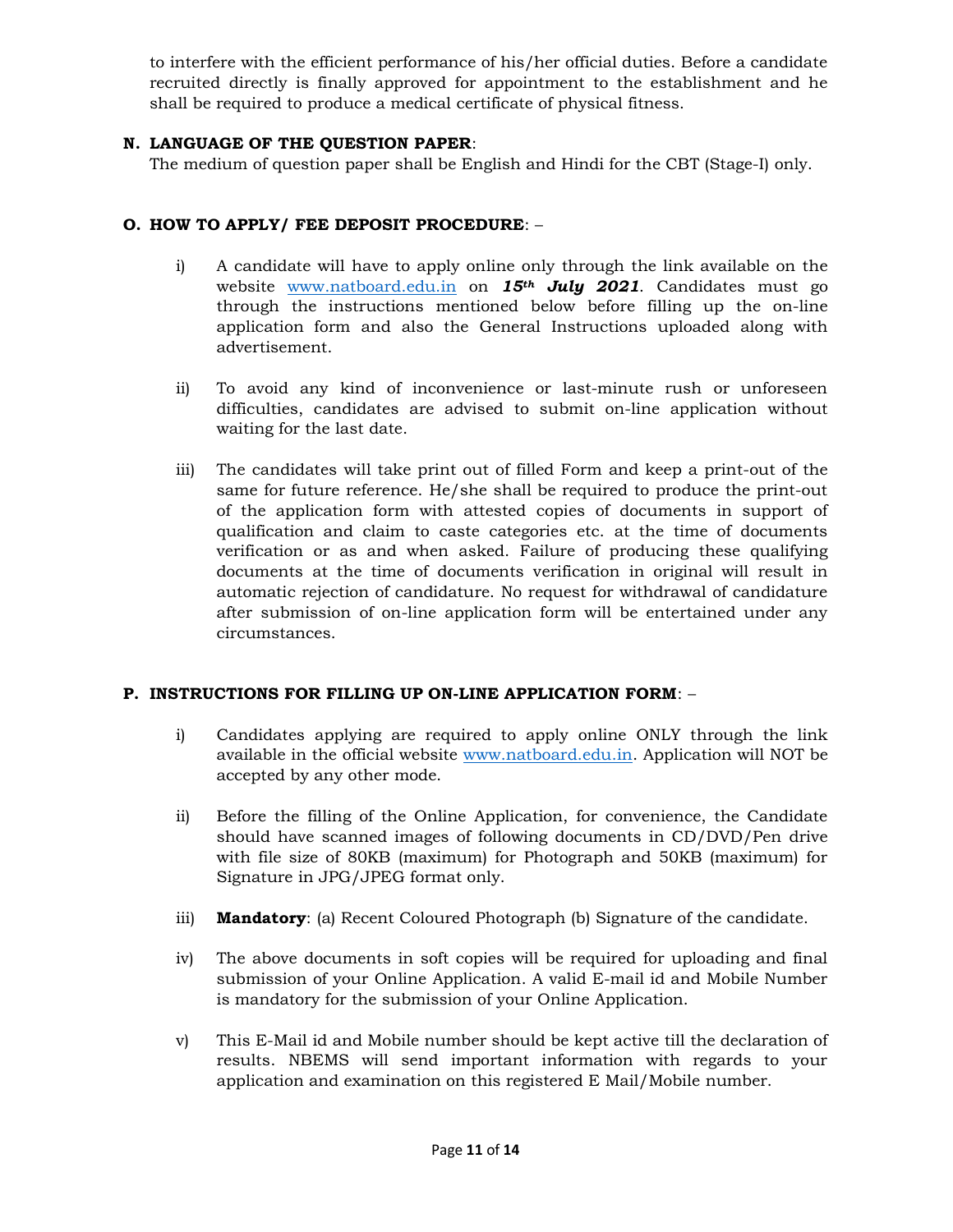- vi) Please note that after submission the particulars mentioned in the Online Application in each stage including Name of the Candidate, Post Applied, Caste, Category, Date of Birth, Address, Email-ID, and Mobile No. etc. will be considered as final. After the submission of the online application, candidate will not be able to edit/delete any fields of the Application Form.
- vii) Applications received without appropriate Application Fee, required documents & information as per recruitment notification/ advertisement is liable to be rejected. NBE, however have the right to cancel any of the Examination City, Center and/or add some other cities/centers' depending upon the response, administrative feasibility, or any force-majeure conditions etc.
- viii) Candidates are hence requested to fill in the online application form with the utmost care as no correspondence regarding change of details will be entertained at later stage.

### Q. IMPORTANT STEPS TO BE FOLLOWED TO FILL THE ONLINE APPLICATION: –

Instructions and Important Links will guide you to fill the Application Form. Please read them carefully and follow them thoroughly.

- i) Candidates are required to apply online through website www.natboard.edu.in only. No other means/mode of application will be accepted.
- ii) Candidates are required to have a valid personal e-mail ID. It should be kept active during this recruitment process. In case a candidate does not have a valid personal e-mail ID, he/she should create his/her new e-mail ID before applying online.
- iii) Candidates are first required to go to the NBE's website www.natboard.edu.in/and click on the link "Vacancy".
- iv) He/she should thoroughly go through the vacancy notification/ advertisement first to let him/her know the eligibility, age criteria etc.
- v) Candidates are required to fill the Registration Form wherein basic details of the candidates will be filled post which the Login ID and Password will be sent to Registered Mobile Number. Candidates are required to preserve the same till the result is declared.
- vi) Candidate may then Proceed to the Application Form and fill up all the details relating to his age, personal details, and educational qualification etc. post completing the registration process or can Exit and login again to fill the application form later.
- vii) Candidates will have to upload scanned copy (a) Recent Colored Photograph (b) Signature. The size of this scanned Photograph should be less than 80Kb and signature should be less than 50Kb.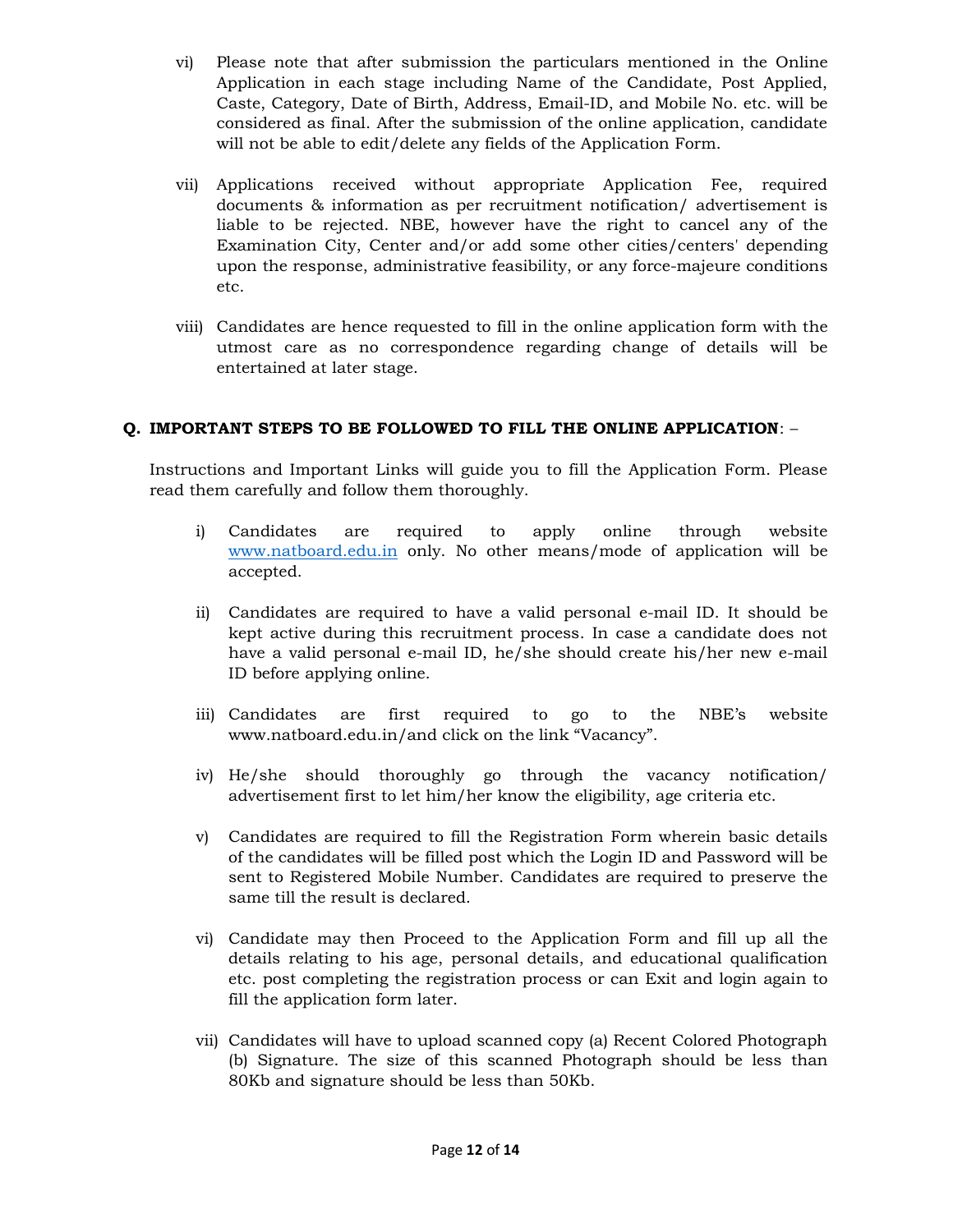viii) Examinations for all the posts may be conducted simultaneously. All the candidates who, have completed and submitted the form, shall be provisionally allowed to appear in examination on the basis of their particulars provided in the application form (which does not necessarily mean eligibility). Complete particulars regarding eligibility will be scrutinized subsequently. If at any stage, it is found that the information furnished on the online application is false/fake/misinterpreted/incorrect or does not satisfy the eligibility criteria for the post applied, their candidature is liable to be cancelled, even after appearing in the examination, in addition to other any action as may be deemed fit by NBE.

### R. IMPORTANT POINTS REGARDING PAYMENT OF APPLICATION/ PROCESSING FEE: –

- i) Online Payment: Application/ Processing Fee can be paid through ATM cum Debit Card of any bank / Credit Card of any bank / Net Banking through any bank / UPI to make the online payment.
- ii) For payment candidates must have to login his/her application form by using login ID and password which is generated at the time of registration and after login have to click on the MAKE PAYMENT button.
- iii) Bank charges (applicable as per bank norms) in addition to the application / Processing Fee shall be born/paid by the candidates.
- iv) Application/ processing Fee once paid will neither be refunded /transferred nor can be held in reserve for any other future selection process.
- v) Demand Drafts, Cheques, Money Orders, Postal Orders, Pay Orders, Banker's Cheques, postal stamps, etc., will NOT be accepted, towards application fee.

#### S. IMPORTANT NOTES: –

- i) Please fill your application carefully.
- ii) Take care to upload the right documents at right place as mentioned in the application form.
- iii) Only latest coloured photograph to be uploaded.
- iv) Make a note of important, dates. The candidates are advised to apply early to avoid last minute rush/jam/network problems.
- v) Candidates should keep at least 6 numbers of same LATEST Photograph in reserve for future use, which they have uploaded in the application form.
- vi) Court of jurisdiction for any dispute will be at Delhi.
- vii) Candidates must remain in constant touch with NBEMS website: www.natboard.edu.in for important information and guidelines.